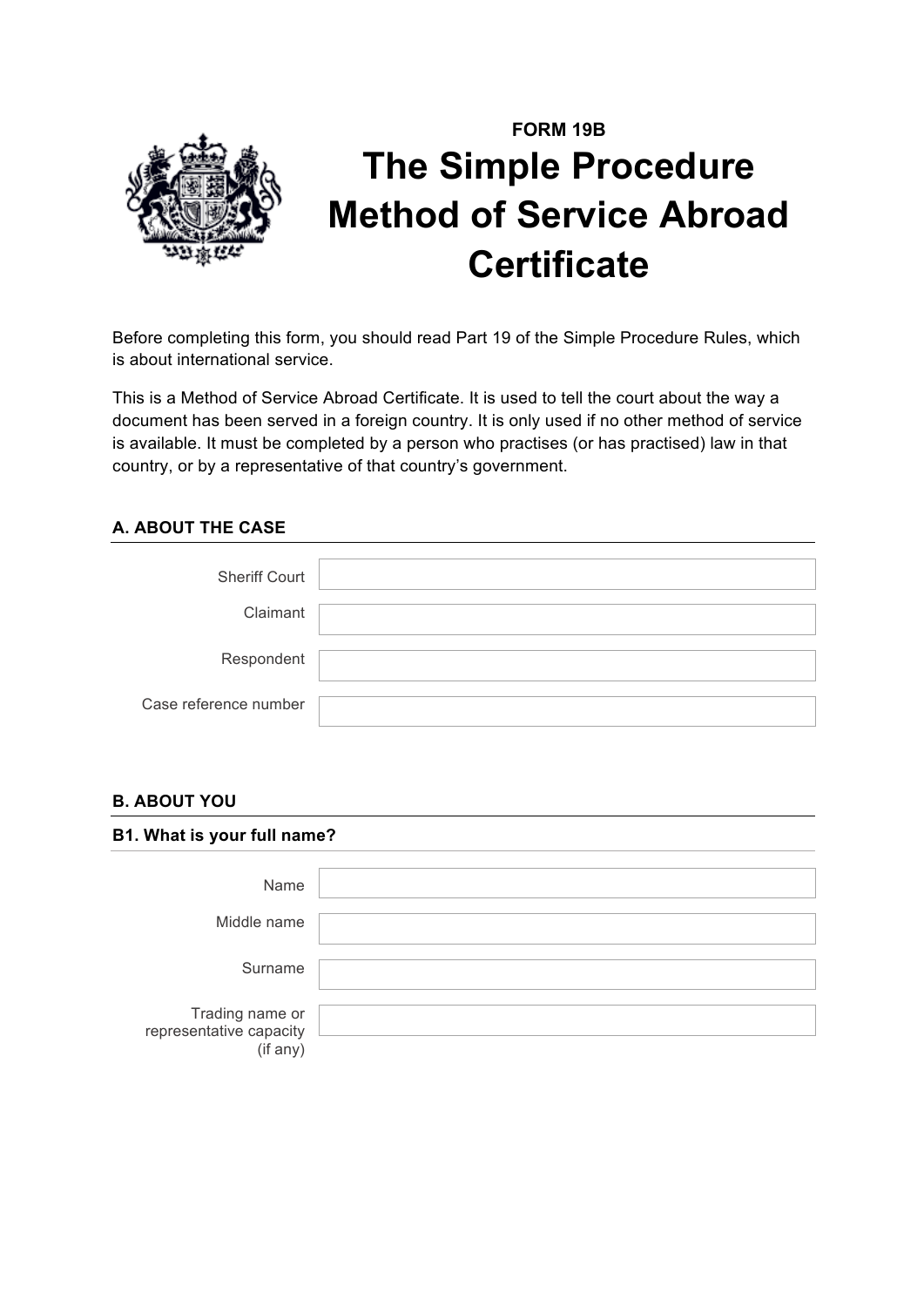#### **B2. What is your address?**

| Address  |  |
|----------|--|
| Town     |  |
| Postcode |  |

#### **B3. What is your qualification to provide this certificate?**

| I practice law in:                             | [country where Form or Notice served] |
|------------------------------------------------|---------------------------------------|
| I practised law in:                            | [country where Form or Notice served] |
| between these dates:                           | [dates when in practice]              |
| I am a representative<br>of the government of: | [country where Form or Notice served] |

### **C. ABOUT THE FORMAL SERVICE**

#### **C1. Who was the document served on?**

! You must identify the person on whom it was served.

## **C2. Who served it?**

- ! You must give the following information about the person who served it:
	- − the person's full name
	- − the person's address
	- − the capacity in which the person served the Form or Notice